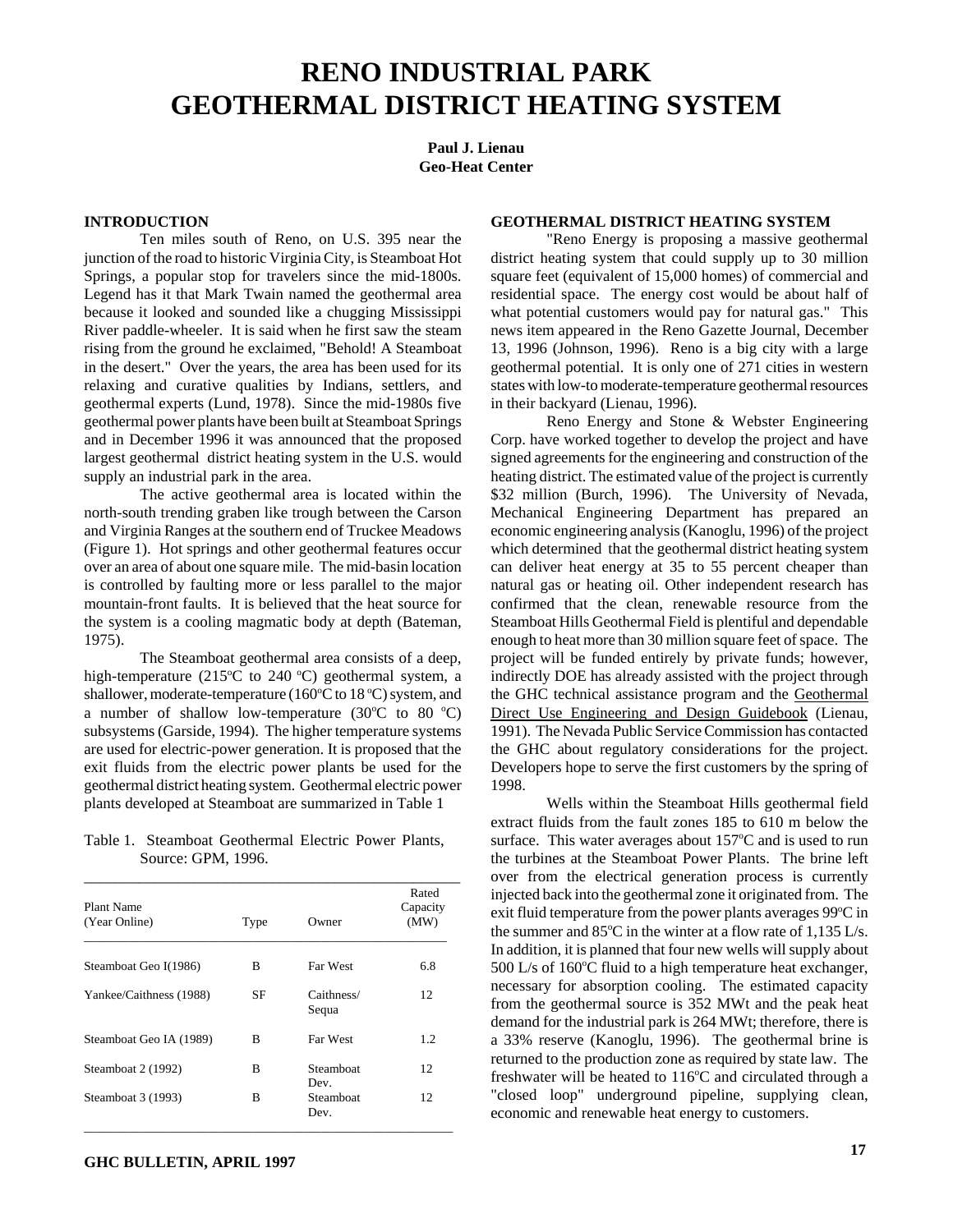

**Figure 1. Areas of known thermal groundwater occurrence in the Truckee Meadows.**